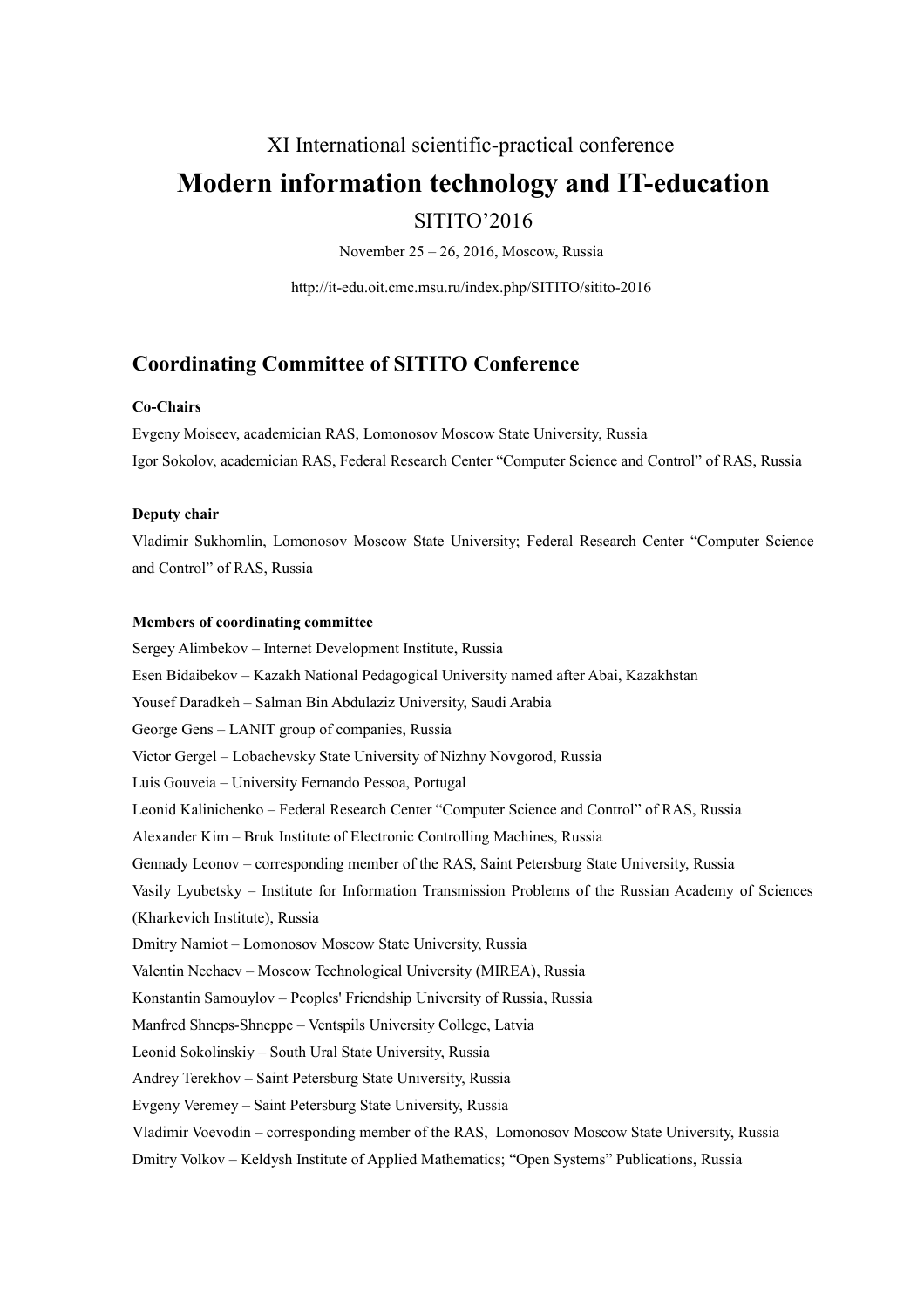Yury Yevtushenko – academician RAS, Federal Research Center "Computer Science and Control" of RAS, Russia

Victor Zakharov – Federal Research Center "Computer Science and Control" of RAS, Russia

Yury Zhuravlev – academician RAS, Federal Research Center "Computer Science and Control" of RAS, Russia

Elena Zubareva – Lomonosov Moscow State University; Yelets State University of Bunin, Russia

#### **General Chair of SITITO'2016 Conference**

Evgeny Moiseev, academician RAS, [Lomonosov Moscow State University,](http://www.msu.ru/en/) Russia

## **Organizing Committee**

#### **Co-chairs**

Gennady Leonov, corresponding member of the RAS, Saint Petersburg State University, Russia Vladimir Sukhomlin, Lomonosov Moscow State University; Federal Research Center "Computer Science and Control" of RAS, Russia

#### **Members of Organizing Committee**

Sergey Alimbekov, Internet Development Institute Esen Bidaibekov, Kazakh National Pedagogical University named after Abai Lilia Davletkireeva, Nosov Magnitogorsk State Technical University, organizing committee relationships with Hotel "MSU" and Hotel "Universitetskaya", transportation of the conference participants Leonid Dmitriev, Lomonosov Moscow State University, visa support Mikhail Fedotov, Lomonosov Moscow State University, financial issues George Gens, LANIT group of companies Tatyana Gubina, Yelets State University of Bunin, e-mail, contacts Evgeniy Ilyushin, Lomonosov Moscow State University, web site support Alexander Kim, Bruk Institute of Electronic Controlling Machines Evgeniy Morkovin, Lomonosov Moscow State University, treasurer Konstantin Samouylov, Peoples' Friendship University of Russia Anatoliy Shkred, INTUIT Manfred Shneps-Shneppe, Ventspils University College Andrey Terekhov, Saint Petersburg State University Vasily Tikhomirov, Lomonosov Moscow State University, local arrangement chair Alexander Tomilin, Lomonosov Moscow State University; Institute for System Programming (ISP) of the Russian Academy of Sciences Jaroslav Vagramenko, Institute of management of education of the Russian academy of education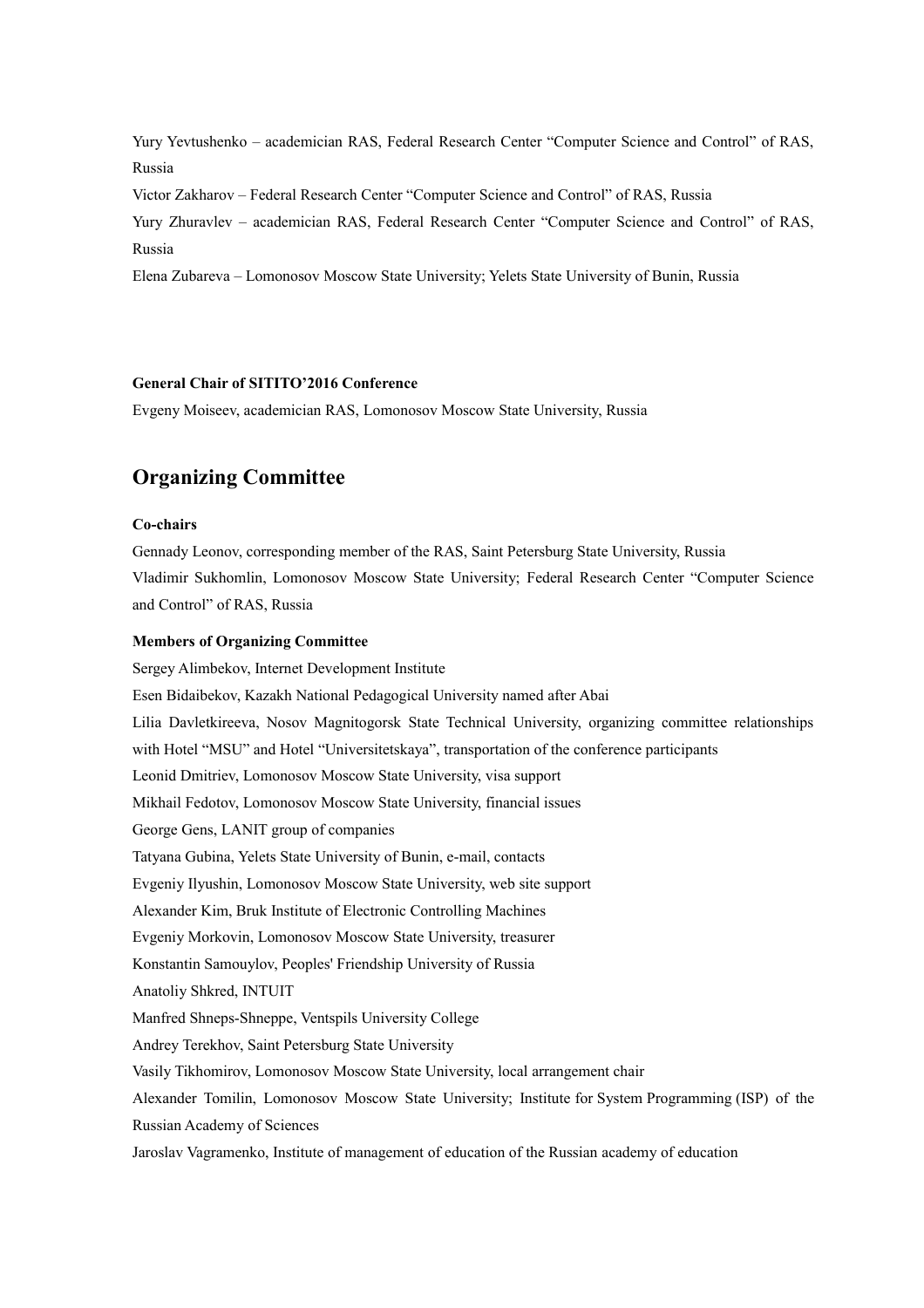Dmitry Volkov, Keldysh Institute of Applied Mathematics; "Open Systems" Publications Victor Zakharov, Federal Research Center "Computer Science and Control" of RAS Alexei Zhabko, Saint Petersburg State University Elena Zubareva – Lomonosov Moscow State University; Yelets State University of Bunin, CMT management, technical editing of conference materials CMC MSU, Hotel "MSU" and Hotel "Universitetskaya", technical support, including PC, projectors, Wi-Fi

in conference rooms and in lodging

CMC MSU, synchronous translation

## **Program committee**

#### **Co-chairs**

Igor Sokolov, academician RAS, Federal Research Center "Computer Science and Control" of RAS, Russia Yury Yevtushenko, academician RAS, Federal Research Center "Computer Science and Control" of RAS, Russia

Vladimir Voevodin, corresponding member of the RAS, Lomonosov Moscow State University, Russia

#### **Members of the Program Committee**

Sergey Andrianov (Saint Petersburg State University, Russia) Yousef Daradkeh (Salman Bin Abdulaziz University, Saudi Arabia) Lilia Davletkireeva (Nosov Magnitogorsk State Technical University, Russia) Alexander Emelyanov (Moscow University for Industry and Finance "Synergy", Russia) Alexander Gavrilov (IBM Science & Technology Center; Microsoft Corporation, Russia) Victor Gergel (Lobachevsky State University of Nizhny Novgorod, Russia) Dmitry Gouriev (Lomonosov Moscow State University, Russia) Luis Gouveia (University Fernando Pessoa, Portugal) Tatyana Gubina (Yelets State University of Bunin, Russia) Dmitry Izmestiev (LANIT group of companies, Russia) Leonid Kalinichenko (Federal Research Center "Computer Science and Control" of RAS, Russia) Sergey Lozhkin (Lomonosov Moscow State University, Russia) Mikhail Lugachev (Lomonosov Moscow State University, Russia) Vasily Lyubetsky (Institute for Information Transmission Problems of the Russian Academy of Sciences (Kharkevich Institute), Russia) Vadim Monakhov (Institute for Strategy and Theory of Education of the Russian Academy of Education, Russia) Valentin Nechaev (Moscow Technological University (MIREA), Russia) Valery Perekatov (Bruk Institute of Electronic Controlling Machines, Russia) Mikhail Posypkin (Federal Research Center "Computer Science and Control" of RAS, Russia)

Manfred Shneps-Shneppe (Ventspils University College, Latvia)